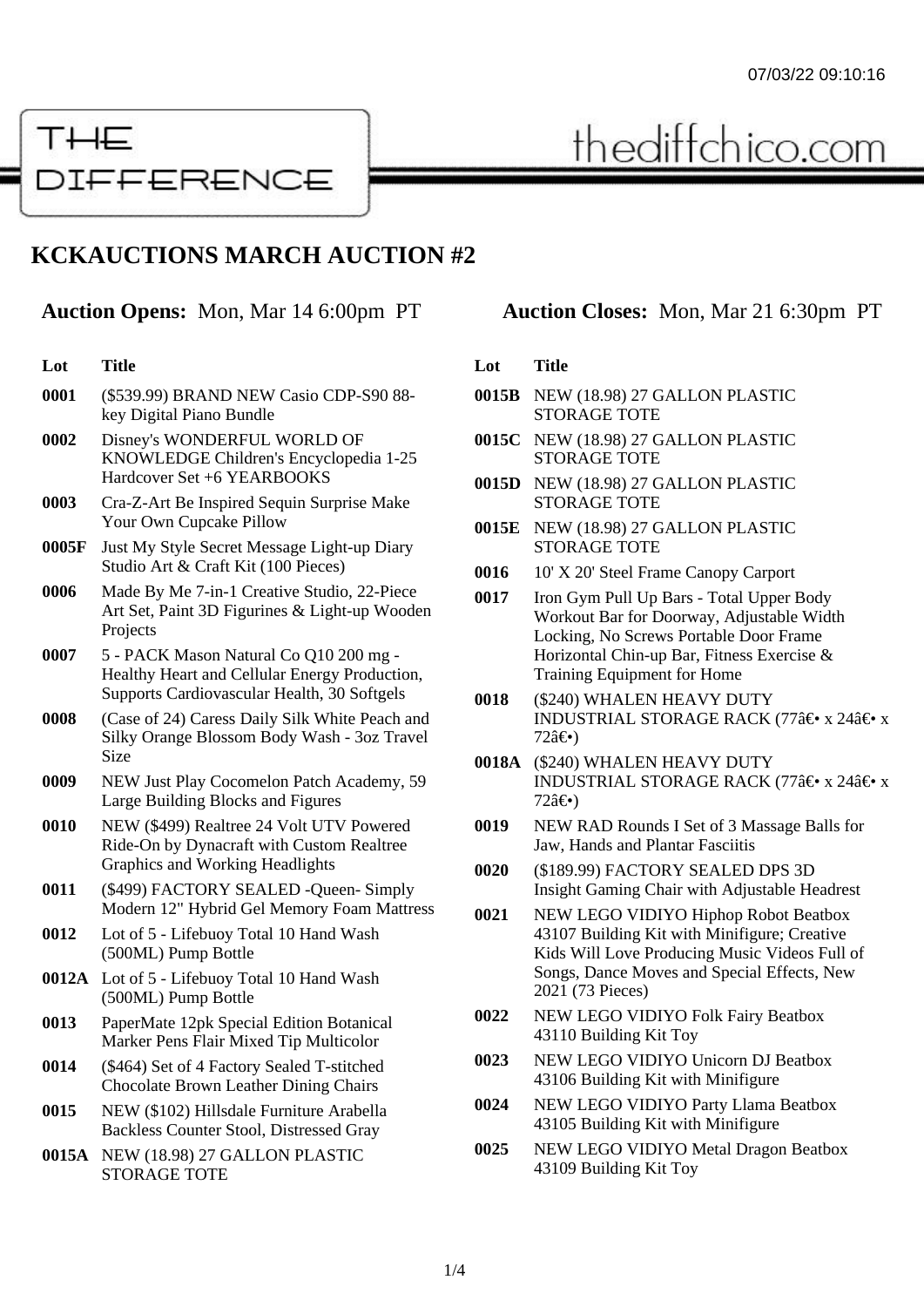### **Lot Title**

- **0026** NEW LEGO DOTS Mermaid Vibes Bracelets 41909 Creative DIY Craft Bracelet Kit for Kids, New 2021 (34 Pieces)
- **0026A** NEW LEGO DOTS Mermaid Vibes Bracelets 41909 Creative DIY Craft Bracelet Kit for Kids, New 2021 (34 Pieces)
- **0026B** NEW LEGO DOTS Mermaid Vibes Bracelets 41909 Creative DIY Craft Bracelet Kit for Kids, New 2021 (34 Pieces)
- **0027** NEW LEGO Harry Potter Harry's Journey to Hogwarts 30407
- **0028** NEW LEGO Marvel Superheroes 76172 Spider-Man And Sandman Showdown Building Set
- **0029** NEW LEGO Marvel Avengers Classic Captain America Mech Armor 76168 Collectible Toy (121 Pieces)
- **0030** NEW LEGO Marvel Spider-Man Miles Morales Mech Armor 76171 Building Kit (125 Pieces)
- **0031** NEW LEGO Batman: Batboat The Penguin Pursuit! (76158) Building Kit 54Pcs Retired Set
- **0032** (\$199) Hot Water Recirculating System with Built-In Timer (PUMP ONLY)
- **0033** FACTORY SEALED 12 VOLT Power Wheels Dune Racer Extreme Green Ride On Vehicle
- **0034** NEW Holmes Workwear HI-VIS Rain Suit M/M
- **0035** 2-PACK TITEBOND Brown Interior/Exterior Wood Adhesive (Actual Net Contents: 10-fl oz)
- **0035A** 2-PACK TITEBOND Brown Interior/Exterior Wood Adhesive (Actual Net Contents: 10-fl oz)
- **0035B** 2-PACK TITEBOND Brown Interior/Exterior Wood Adhesive (Actual Net Contents: 10-fl oz)
- **0035C** 2-PACK TITEBOND Brown Interior/Exterior Wood Adhesive (Actual Net Contents: 10-fl oz)
- **0037** (\$149) NEW Sytas Office Chair Ergonomic Desk Chair Computer Task Mesh Chair with Flip-up Arms Lumbar Support and Adjustable Heighti<sup>1</sup>/4 **EBlack**
- **0038** Portable Folding FlipShelf Desk
- **0040** NEW SEALED CRAFTSMAN V20 5-Tool 20- Volt Max Power Tool Combo Kit with Soft Case (2-Batteries Included and Charger Included)
- **0041** NEW (4-PACK) Maxchief Deluxe Padded Folding Chairs
- **0042** Waddle Hip Hoppers Unicorn Bouncer Ride Toy Purple New 2+ Inflatable Kids
- **0043** Waddle Dino Hip Hopper Inflatable Hopping Animal Bouncer
- **Lot Title**
- **0044** Waddle Hip Hoppers Pink Unicorn Bouncer Ride Toy age 2+
- **0045** Waddle Bull Hip Hopper Inflatable Hopping Animal Bouncer, Kids Bouncing Toy NEW
- **0046** 2 (2-Packs) NEW 40W EQ ST19 Dimmable Glass Filament Vintage Edison LED Bulb Soft **White**
- **0047** Chairside Table with Power Outlets
- **0048** NEW Huffy 26" Nighthawk Men's Mountain Bike, Black Matte
- **0049** NEW 32" Premium Wood Folding Card Table, Breakfast Table, Room Accent Table, Game
- **0050** Con-Tact Creative Covering 18 in. x 20 ft. Ocean Blue Self-Adhesive Vinyl Drawer and Shelf Liner (2 rolls)
- **0050A** Con-Tact Creative Covering 18 in. x 20 ft. Ocean Blue Self-Adhesive Vinyl Drawer and Shelf Liner (2 rolls)
- **0051** NEW (\$199) FULL PLATFORM BASE
- **0052** Sharper Image Touchless Soap Dispenser, Motion Activated Pump for Soap and Hand Sanitizer
- **0053** NEW Bell + Howell Night Vision TacGlasses, Special Ops with Anti Reflective Coating
- **0054** NEW Hyper Tough 4volt Cordless Staple Gun
- **0055** VTech Play and Heal Deluxe Medical Kit Role-Play Doctor Toy BRAND NEW
- **0056** NEW Mossy Oak Hunting Stool with Bag, Shadow Grass Blades Camo, 225 lb capacity
- **0056A** NEW Mossy Oak Hunting Stool with Bag, Shadow Grass Blades Camo, 225 lb capacity
- **0057** NEW DiamoTech Non-Stick Diamond-Infused Ceramic 9.5" Round Pan
- **0057A** NEW DiamoTech Non-Stick Diamond-Infused Ceramic 9.5" Round Pan
- **0057B** NEW DiamoTech Non-Stick Diamond-Infused Ceramic 9.5" Round Pan
- **0058** NEW Box of 8 Hand made modern 7" x 9" Rectangular Canvas White
- **0059** Husky Liners Fits 2007-17 Ford Expedition EL, 2007-17 Lincoln Navigator L Weatherbeater 3rd Seat Floor Mat
- **0060** New Sharper Image Sanitizing Portable Wand, Factory Seal Compact & Chemical Free
- **0061** Sharper Image Home and Car Sanitizer Portable Lamp Sanitizer Black New in box
- **0062** NEW Tony Hawk Skateboard Retro Car 31 In. Metallic Pop Board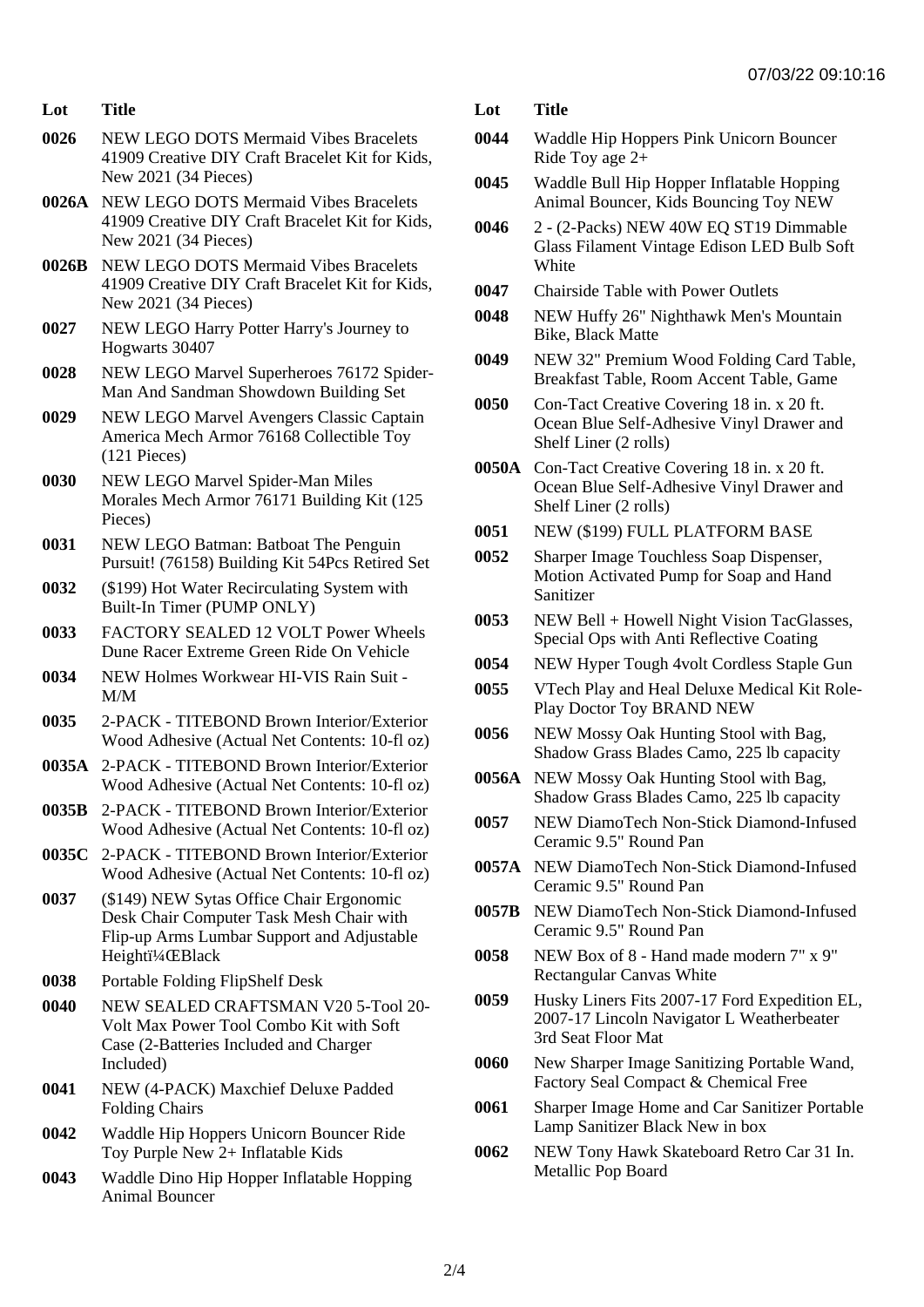| Lot          | <b>Title</b>                                                                                                                    | Lot   | <b>Title</b>                                                                                   |
|--------------|---------------------------------------------------------------------------------------------------------------------------------|-------|------------------------------------------------------------------------------------------------|
| 0063         | NEW Gaiam - Restore Deep Tissue Muscle                                                                                          | 0084A | Gaiam Relax Back & Neck Relief Kit                                                             |
|              | Massage Foam Roller                                                                                                             | 0085  | Gaiam Relax Back & Neck Relief Kit                                                             |
| 0063A        | NEW Gaiam - Restore Deep Tissue Muscle<br>Massage Foam Roller                                                                   | 0085A | Gaiam Relax Back & Neck Relief Kit                                                             |
| 0064         | NEW Gaiam Yoga Mat - Folding Travel Fitness<br>& Exercise Mat - Foldable Yoga Mat for All                                       | 0086  | NEW Prevail Sleepover Overnight Diapers -<br>Youth S/M (38lbs-65lbs) - 45 Ct                   |
|              | Types of Yoga, Pilates & Floor Workouts (68"L<br>$x 24$ "W $x 2mm$ Thick)                                                       | 0086A | NEW Prevail Sleepover Overnight Diapers -<br>Youth S/M (38lbs-65lbs) - 45 Ct                   |
| 0065         | NEW PBLX Weighted 9ft Solid PVC Jump<br>Rope w Padded Foam Handles for Cardio                                                   | 0087  | NEW Sleepovers Youth Pants, Large/X-Larg<br>$(60\text{lbs-125}lbs)$ 24 Count                   |
| 0066         | NEW RAD Rounds I Set of 3 Massage Balls for<br>Jaw, Hands and Plantar Fasciitis                                                 | 0088  | NEW RAD Roller - Myofascial Release Tool<br><b>Multiple Densities</b>                          |
| 0067         | NEW 200z Glass Water Bottle GAIAM Sure<br>Grip Teal Spill Proof Vacuum Seal BPA Free                                            | 0089  | PAW PATROL MIGHTY TWINS TUCK &<br>ELLA FIGURES - 2 PIECE EXCLUSIVE                             |
| 0068         | NEW Gaiam Water Bottle Sure-Grip Glass<br>Bottle with Protective Silicone Sleeve, 20 oz                                         |       | <b>MIGHTY PUPS</b><br>0089A PAW PATROL MIGHTY TWINS TUCK &<br>ELLA FIGURES - 2 PIECE EXCLUSIVE |
| 0069         | FACTORY SEALED (\$149) WHALEN<br><b>CLOSET ORGANIZER</b>                                                                        |       | <b>MIGHTY PUPS</b>                                                                             |
| 0071         | NEW UV Zone Phone Sanitizer by Sharper<br>Image - Sanitize & Kill Bacteria on<br>Smartphones, iPhone, Android, Air Pods, Credit | 0089B | PAW PATROL MIGHTY TWINS TUCK &<br>ELLA FIGURES - 2 PIECE EXCLUSIVE<br><b>MIGHTY PUPS</b>       |
| 0072         | Cards & More with UV Light<br>Gaiam Relax Foot Roller-New In Box                                                                | 0090  | Pixie Belles - Aurora (Turquoise) - Interactiv<br>Enchanted Animal Toy - By WowWee             |
| 0073         | <b>GAIAM CorePlus Reformer Pilates</b>                                                                                          | 0091  | Pixie Belles - Rosie (Pink) - Interactive<br>Enchanted Animal Toy - By WowWee                  |
|              | <b>RESISTANCE BAND Includes Digital</b><br>Workout                                                                              | 0096  | NEW WowWee Fingerlings Baby Panda Arc<br>Blue Glitter Interactive Toy 40+ Sounds               |
| 0074         | <b>ELECTRIC S'mores Roasting Wand Rotating</b><br>Marshmallow Wand Extend to 38" Lot of 2                                       | 0097  | Fingerlings Baby Panda DREW Glitter<br>Fingerling Black White WowWee Authentic                 |
|              | 0074A ELECTRIC S'mores Roasting Wand Rotating<br>Marshmallow Wand Extend to 38" Lot of 2                                        | 0098  | <b>NEW</b><br>Fingerlings - Interactive Baby Panda - Beanie                                    |
| 0075         | NEW Sound Oasis Bluetooth Tinnitus Sound<br>Therapy System                                                                      | 0099  | (Purple Glitter) By WowWee, New<br>MOOG RK620178 Control Arm and Ball Joi                      |
| 0076         | NEW ZOOM TUBES CAR TRAX, 25-Pc RC<br>Car Trax Set with 1 Blue Racer and Over 12ft                                               | 0100  | Assembly<br>EVERBILT $3/4$ in. FIP x $3/4$ in. FIP x 60 in.                                    |
| 0077         | of Tubes<br>NEW Gaiam Relax Handheld Massager                                                                                   |       | <b>Stainless Steel Washing Machine Hose Set</b>                                                |
| 0078         | NEW rareEarth rareESSENCE Reed Diffuser,<br>90ml, Hope, 90 Milliliter                                                           | 0101  | NEW (18.98) 27 GALLON PLASTIC<br><b>STORAGE TOTE</b>                                           |
| 0079         | NEW Essence Essential Oil Aromatherapy<br>"Clarity" Eucalyptus & Sage 3oz                                                       |       | 0101A NEW (18.98) 27 GALLON PLASTIC<br><b>STORAGE TOTE</b>                                     |
| 0080         | NEW rareESSENCE Aromatherapy PASSION<br>Essential Oil Reed Diffuser 3fl oz                                                      | 0101B | NEW (18.98) 27 GALLON PLASTIC<br><b>STORAGE TOTE</b>                                           |
|              | 0080A NEW rareEarth RareEssence Reed Diffuser -                                                                                 |       | 0101C NEW (18.98) 27 GALLON PLASTIC<br><b>STORAGE TOTE</b>                                     |
|              | Meditation - 3.04 oz                                                                                                            |       | 0101D NEW (18.98) 27 GALLON PLASTIC                                                            |
| 0081<br>0082 | Glade Air Freshener Spray 1 pk Aerosol<br>Glade Wax Melts, White Warmer                                                         |       | <b>STORAGE TOTE</b>                                                                            |
| 0083         | PLUG IN Breathe Pure Air Purifier Plus                                                                                          | 0101E | NEW (18.98) 27 GALLON PLASTIC<br><b>STORAGE TOTE</b>                                           |
| 0083A        | PLUG IN Breathe Pure Air Purifier Plus                                                                                          | 0105  | Lot of 10 Blu-Ray DVD's                                                                        |
| 0084         | Gaiam Relax Back & Neck Relief Kit                                                                                              | 0106  | Lot of 10 Blu-Ray DVD's                                                                        |
|              |                                                                                                                                 |       |                                                                                                |

# STORAGE TOTE **B** NEW (18.98) 27 GALLON PLASTIC STORAGE TOTE **0101C** NEW (18.98) 27 GALLON PLASTIC STORAGE TOTE **0101D** NEW (18.98) 27 GALLON PLASTIC STORAGE TOTE **0101E** NEW (18.98) 27 GALLON PLASTIC STORAGE TOTE Lot of 10 Blu-Ray DVD's Lot of 10 Blu-Ray DVD's

**Lot Title**

**0096** NEW WowWee Fingerlings Baby Panda Archie